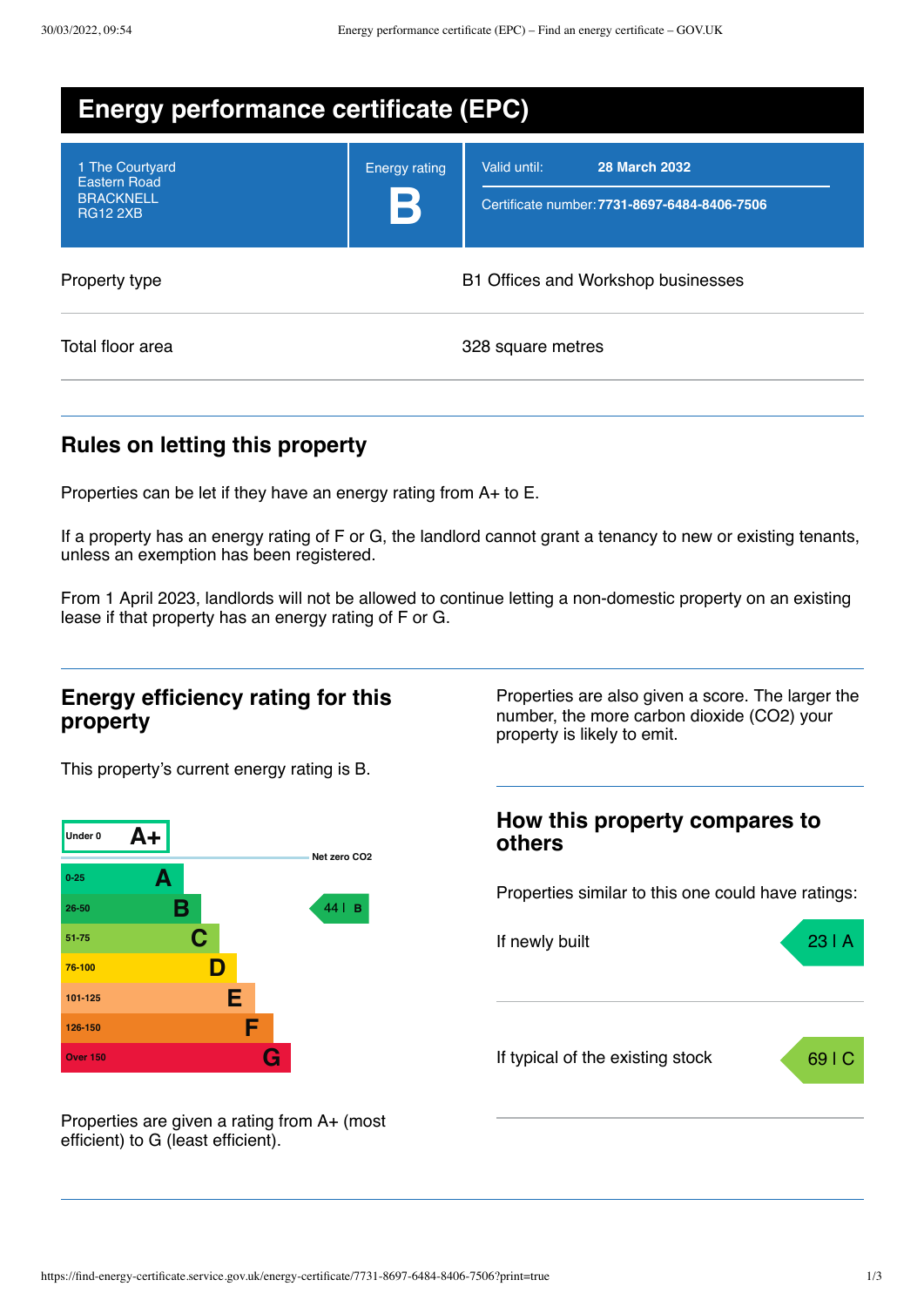# **Breakdown of this property's energy performance**

| Heating and Natural Ventilation |
|---------------------------------|
|                                 |
|                                 |
|                                 |
| 35.15                           |

### **Recommendation report**

Guidance on improving the energy performance of this property can be found in the recommendation report [\(/energy-certificate/9037-3447-6175-3935-9641\)](https://find-energy-certificate.service.gov.uk/energy-certificate/9037-3447-6175-3935-9641).